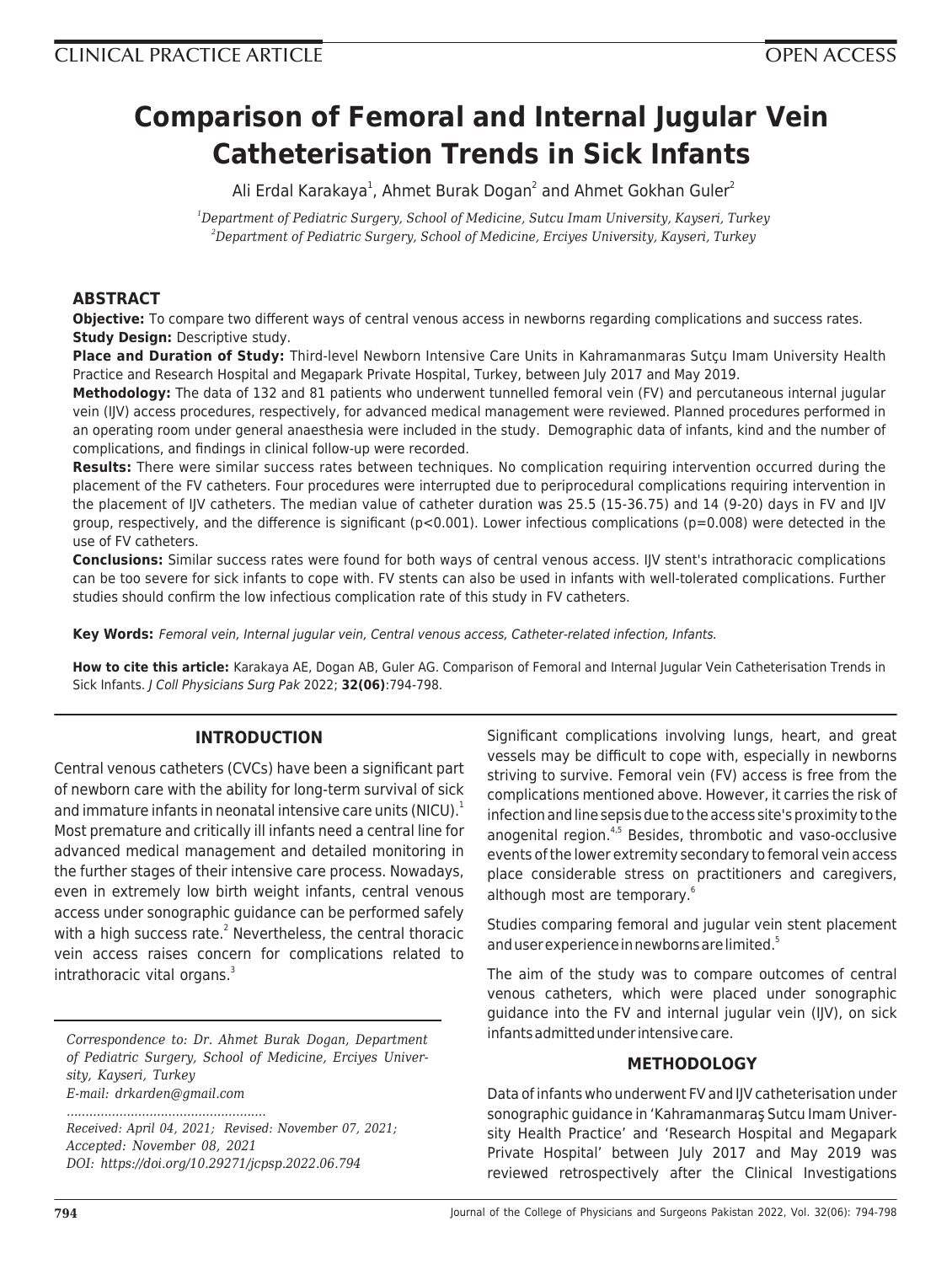Ethical Committee's approval. All planned procedures performed in an operating room under general anaesthesia were included in the study. Infants who were critically ill and needed emergent venous access and all the second and third catheterisation procedures were excluded.

Finally, 81 infants who underwent percutaneous IJV access under sonographic guidance in Sutcu Imam University Health Practice and Research Hospital constituted the IJV group, and 132 infants who underwent femoral vein access under sonographic guidance in Megapark Private Hospital constituted the FV group.

In both the institutes, umbilical and peripheral venous access was preferred as the primary way of intravenous medication of newborns. Epicutaneo-caval catheters were the next choice. If there were no intact umbilical and peripheral veins, the central veins were attempted for catheterisation as the last choice. All the procedures were performed under general anaesthesia by pediatric surgeons. Patients were stented with a 22 G size-10 cm length (B. BRAUN Certofix Mono Paed S 110, Germany) central venous catheter kit set.

In Sutcu Imam University Health Practice and Research Hospital, right internal jugular vein access is preferred for advanced medical treatment. After general anaesthesia was administered in these procedures, the patient was laid supine and Trendelenburg position was obtained on the operating table, and a towel roll was placed under the shoulders. Then, the patient's head was turned about 45 degrees towards the opposite of the target IJV. After providing sterile conditions, IVJ was punctured under real- time sonographic guidance (GE Vivid S5 BT12 Cardiovascular Ultrasound and 4-13 MHz linear transducer). Once venous flashback was seen, the stent was cut to half-length and introduced into the vein over the guidewire (Seldinger technique).

Physicians at the Private Hospital of Megapark prefer femoral vein access to manage sick newborns based on their personal experience. In femoral vein catheterization, general anaesthesia is administered, and the patient is positioned supine on the operating table. Then the sterile condition is obtained. Under real-time sonographic guidance (Mindray DC-7 Diagnostic Ultrasound System and 4-10 MHz linear probe) target vein is viewed, and the groin skin is punctured. Once the venous flashback was seen by accessing the femoral vein, the Seldinger technique is used. Then the stent is introduced into the vein over the guidewire.

In the FV group, the catheter tip position was confirmed with a babygram in the operating room (Figure 1), with sonography in the IJV group. All the catheters are fixed to the skin with an adhesive-based stabiliser, including an in-stent kit and extra transparent adhesive tapes. The dressing was changed twice a week. Success is considered to achieve a functional catheter that is placed appropriately in a central vein without any complications (or with acceptable minor complications) in this study. Unless the catheter tip culture and blood culture indicate the same microorganism in the presence of clinical findings of sepsis, the current infection has not been considered catheterrelated sepsis. $7$ 

Data were analysed using SPSS software version 18.0 (SPSS Inc., Chicago, IL, USA). Categorical data were given as frequencies and percentages, while quantitative data were expressed as median (IQR:  $25<sup>th</sup>$  percentile-75<sup>th</sup> percentile. Demographics and catheter duration of the groups were compared with the Mann-Whitney U-test. The categorical data of groups were assessed with the chi-square test. A p-value <0.05 was considered significant.

**Catheter tip** 

**Figure 1***:* **Catheter positioning with babygram.**

## **RESULTS**

This study comprised the data of 213 newborns who underwent central venous access for advanced medical treatment. The median gestational age, birth weight, and age and weight at the procedure time are similar. The demographic data of infants were stated in Table I. In the FV group, 128 (97%) of 132 infants successfully catheterised. In the remaining four (3.0%), access to both FV failed because the guidewire could not be advanced through the vein. The left and right femoral vein catheterisations were achieved in 48 (36.4%) and 84 (63.6%) patients. The IJV group consisted of 81 infants, and eventually, 77 (95.1%) of them had success. Remainder four (4.9%) experienced periprocedural complications requiring immediate intervention. The primary admission diagnosis of the infants was given in Table I.

All the procedures in the IJV group were attempted on the right IJV. Since it was not known the number of vein access attempts for a successful catheterisation in a patient, information about the corrected success rates could not be estimated.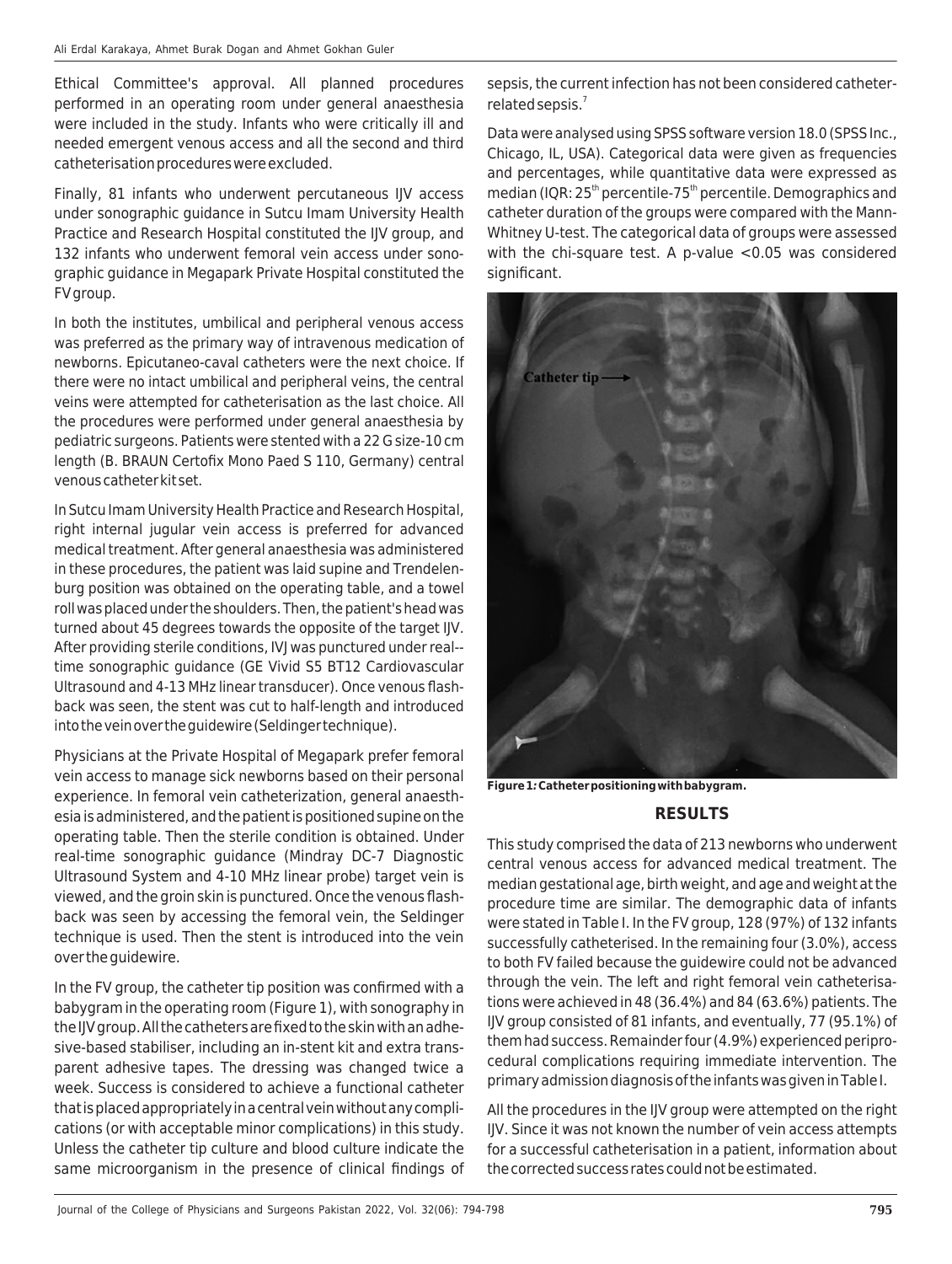#### **Table I: Demographics and admission diagnosis of the patients.**

|                                                 | FV (n:132)         | IUV(n:81)          | р     |
|-------------------------------------------------|--------------------|--------------------|-------|
| Gender, m (%)/f (%)                             | 63(47.7)/69(52.3)  | 47(58)/34(42)      | 0.144 |
| Gestational age, week (IQR)                     | 36 (32-38)         | 36 (34-38)         | 0.996 |
| Birth weight, gram (IQR)                        | 2570 (1670-3200)   | 2800 (2170-3210)   | 0.055 |
| Age at the time of the procedure, day (IQR)     | $20(15-30)$        | 19 (14-25)         | 0.247 |
| Weight at the time of the procedure, gram (IQR) | 2925 (1912.5-3300) | 2740 (2202.5-3250) | 0.767 |
| Prematurity                                     | 24 (18.2)          | 18 (22.2)          |       |
| Sepsis                                          | 22(16.7)           | 8(9.9)             |       |
| <b>IUGR</b>                                     | 7(5.3)             | 10(12.3)           | 0.315 |
| Feeding intolerance                             | 14 (10.6)          | 8(9.9)             |       |
| Surgical reasons                                | 13 (9.8)           | 5(6)               |       |
| <b>RDS</b>                                      | 18 (13.6)          | 12 (14.8)          |       |
| Congenital heart disease                        | 12(9.1)            | 4(4.9)             |       |
| Central nervous system anomalies                | 4 (3)              | 5(6.2)             |       |
| Asphyxia                                        | 13 (9.8)           | 5(6.2)             |       |
| Other diagnoses                                 | 5(3.8)             | 6(7.4)             |       |

FV: Femoral vein, IJV: Internal jugular vein; m/f: Male / Female; IQR: Interquartile range.

#### **Table II: Comparison of groups.**

|                                                            | $FV(n=132)$                       | IJV $(n=81)$ | р       |
|------------------------------------------------------------|-----------------------------------|--------------|---------|
| Overall success rates, n (%)                               | 128(97)                           | 77(95.1)     | 0.483   |
| Overall complication rates, n (%)                          | 22(16.7)                          | 23(28.4)     | 0.042   |
| Catheter duration, day (IQR)                               | 25.5 (15-36.75)                   | 14 (9-20)    | < 0.001 |
| Procedural complications that required intervention        |                                   |              |         |
| Pneumothorax*                                              |                                   | 2(2.5)       |         |
| Hemothorax*                                                |                                   | 1(1.2)       |         |
| Pleural dislodgement*                                      |                                   | 1(1.2)       |         |
| Procedural complications that did not require intervention |                                   |              | >0.999  |
| Hematoma                                                   | 3(2.3)                            | 1(1.2)       |         |
| Arterial catheterization                                   |                                   | 1(1.2)       |         |
| Transient extremity engorgement                            | 5(3.8)                            |              |         |
| Transient extremity cyanosis                               | 3(2.3)                            |              |         |
| Postprocedural infectious complications                    |                                   |              |         |
| Catheter-related sepsis                                    | 0                                 | 4(4.9)       | 0.008   |
| Likely catheter-related sepsis                             | 5(3.8)                            | 3(3.7)       |         |
| Exit site infection<br>$\mathbf{a}$ and $\mathbf{a}$       | 6(4.5)<br>$\sim$ $\sim$<br>$\sim$ | 10(12.3)     |         |

FV: Femoral vein, IJV: Internal jugular vein; IQR: Interquartile range; \* The reason for access failure.

When the overall success rates were compared (Table II), no significant difference was found between the two groups (p=0.483). Total catheter-days were 3995 and 1219 in FV and IJV groups, respectively. The median value of catheter duration was 25.5 (15-36.75) and 14 (9-20) days in FV and IJV groups, respectively, and the difference is significant, as well (p<0.001).

The most common reason for catheter removal in both groups was the end of treatment. However, a higher number of catheters (113 [85.6%]) could be used until the end of treatment in the FV group than in the IJV group (51 [63%]) (p<0.001).

Periprocedural and early postprocedural complications are listed in Table II. There was no complication requiring intervention during FV access. Complication involving the artery adjacent to the target vein was only seen in the IJV group. Although eight (6.1%) patients in the FV group had engorgement or discolouration of the lower limbs, doppler sonography ruled out thrombosis. The groups are similar in terms of periprocedural and early postprocedural complication rates (p>0.999).

In the late postprocedural period (Table II), catheter-related

sepsis was detected only in four (4.9%) patients in the IJV group. Stent tip and blood cultures indicated Staphylococcus epidermidis ( $n = 1$ ), Staphylococcus aureus ( $n = 2$ ) and Candida albicans ( $n = 1$ ). In both groups, the clinical findings of the sepsis regressed within 48-hour of stent removal in eight patients who were considered catheter-related sepsis. Still, stent tip cultures did not indicate any microorganisms. A total of 16 patients with stent exit-site infections were medically treated without stent removal in both groups. Postoperative infectious complication rates were significantly higher in the IIV group than in the FV group ( $p = 0.008$ ).

## **DISCUSSION**

In this study, the overall success rates were determined by 97% in the FV group and 95.1% in the IIV group ( $p= 0.483$ ). The procedure failed in four (3%) patients in the FV group. Although the vein access was confirmed sonographically in these infants, the guidewire could not be advanced through the femoral vein. This may be because a large peripheral vein was attempted to be catheterized instead of the femoral vein. In these cases, the guidewire must have been directed to other minor veins instead of the femoral vein. Bruzoni et al. stated a similar problem with the standard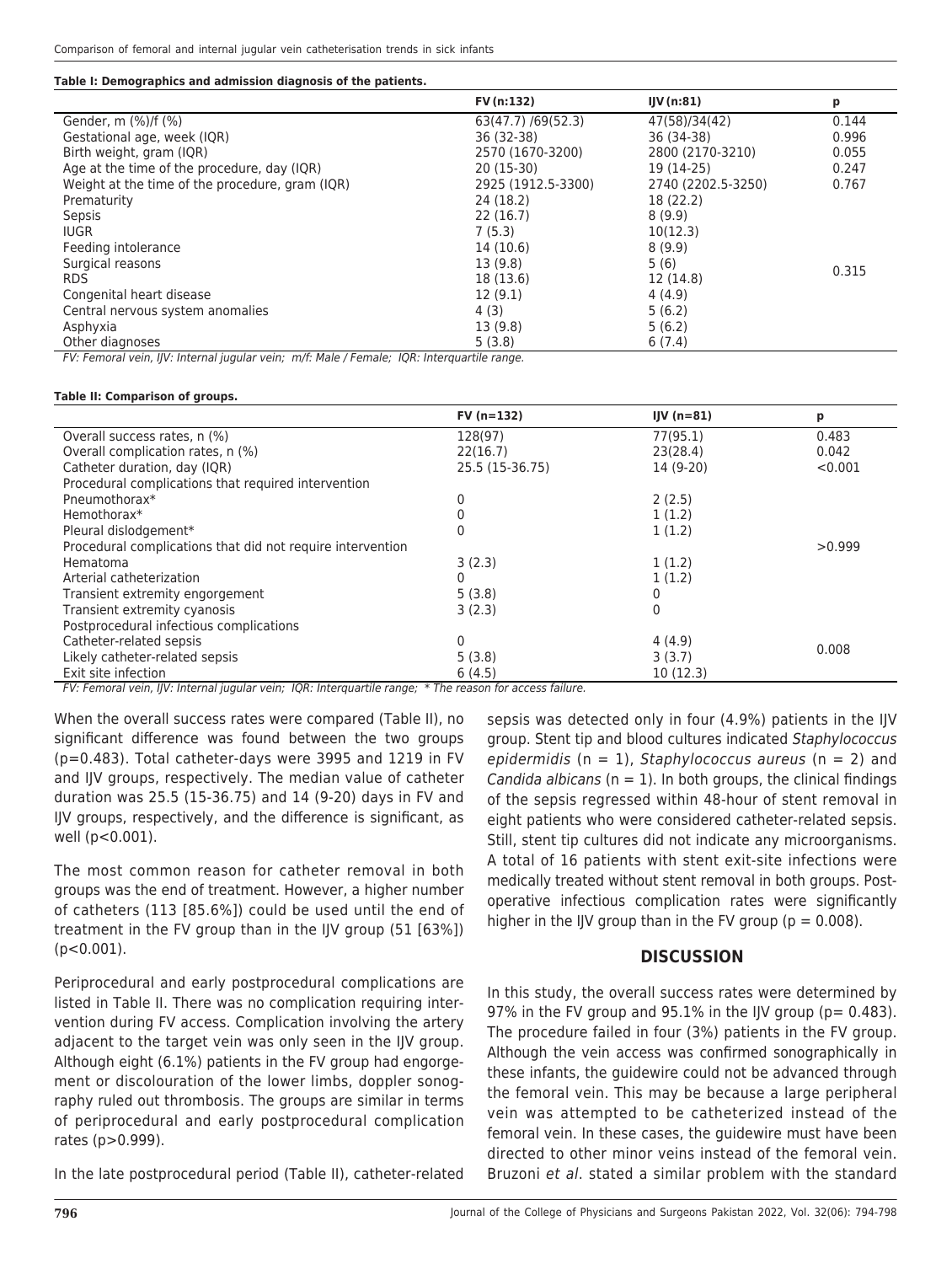guidewire in the sonographic-guided internal jugular vein access, and they remedied the problem with a micro-puncture introducer set. $^{\text{\tiny{8}}}$  However, they did not suggest any reason for this condition. In the IJV group, four (4.9%) patients had failed catheterisation attempts due to periprocedural complications (pneumothorax, hemothorax, and pleural dislodgement of the stent). These procedures were terminated for urgent interventions. The overall success rates in both groups are comparable with the recent sonographic guided central venous access studies in the literature reporting overall success rates of between 92.3% and 100%. 8-11

The first attempt accomplishment rate of CVC could not be obtained in the retrospective analysis of the data.

Although sonographic guidance increases CVC's safety, the procedure's mechanical complications may occur depending on patient age and practitioner experiences.<sup>12</sup> These complications may be fatal in percutaneous access to central thoracic veins and may require lifesaving interventions and further increase the morbidity of the infants who are already treated in the NICU. $3$  The authors had to perform tube thoracostomy in four patients due to the pneumothorax (n=2), hemothorax  $(n=1)$ , and intrapleural dislodgment of the catheter tip  $(n=1)$ . The authors think that the rates of these mechanical complications will decrease with the increase of sonographic guidance experience in CVC placement on premature infants. However, any precaution, assistive technique, and experience level cannot eliminate all these central thoracic vein access complications.<sup>13</sup>

On the other hand, there is less concern for such fatal complications in FV access. There was only reported accidental femoral artery puncture in an old publication at the rates of 18% as a periprocedural complication during landmark quided femoral vein catheterisation. $14$  In recent studies on catheterisation of the femoral vein under sonographic guidance, no periprocedural complication other than transient extremity swelling (related to thrombosis or not), which is rare (1.1%), has been reported.<sup>1,5,9</sup> The complications in the FV group are consistent with these literature data. However, despite similar extremity engorgement and discolouration rates, doppler USG confirmed the FV patency without thrombosis. All swelling and discolouration resolved within 24-hour without any intervention and stent removal. This transient response of veins demonstrated radiologically may be related to catheter-induced venous spasms.<sup>6</sup> The mechanism of the spasm is incompletely understood. The chemical effect caused by the needle or quidewire may be responsible.<sup>16</sup> In the absence of thrombosis, close monitoring of extremity without removal may be a way of catheter management.

In this study, the overall complications during stent placement and use were more common in the IJV group than in the FV group. The difference is statistically significant ( $p=0.042$ ). Postprocedural infectious complications were significantly

higher in the IIV group than in the FV group (p=0.008), although catheter duration and total catheter days were significantly higher in the FV group. In the IJV group, four stents were removed, and the catheter tip culture-confirmed CRS. CRS was not demonstrated in any patients in the FV group. Eight stents (five and three stents in the IJV and FV group, respectively) were removed with suspected catheterassociated sepsis; however, any microorganism was not detected in catheter tip cultures. There is not enough data to show why CRS rates are high in the IJV group. However, in this group, it was a little challenging to maintain the IJV catheters that were cut to half clean and active in infants' short and flex necks. Especially in intubated infants without swallowing reflex, oral secretion, and body sweat complicated the stent fixation and wound dressing and may have contaminated the stents.

Actually, catheters placed in the groin area would have been expected to produce more infection complications due to faecal contamination. However, many studies indicated similar infectious complication rates between femoral and non-femoral catheters in children.<sup>17-19</sup> Similar results have been reported in adult studies as well. $^{20}$  CRS was not diagnosed at all in the FV group; however, it was considered possible in a total of five patients. The significantly lower rate of infectious complications in the FV group may be associated with a more stable catheter dressing (on the inguinofemoral region) and quality of catheter care. The current data are not at a level to demonstrate that FV catheters are superior to IJV catheters in terms of catheter-related infection. However, as a literature data, placement of the catheter hub away from the neck and groin with tunnelling or the cuffed and tunnelled catheters like Broviac would reduce the rate of infectious complications.<sup>15,21,22</sup>

With the current data of the study, FV access seems to be prominent with low complication rates. However, this study has several limitations, mainly its retrospective nature and the patient's limited number. Possible biases of two different clinics in central venous access management may have adversely affected the study results. More valuable results could be revealed if the late doppler assessment of attempted veins could be included in the study.

Further prospective studies with a sufficient number of patients about newborn central venous access would demonstrate more reliable results.

## **CONCLUSION**

Similar and acceptable success rates were found for both ways of central venous access. Sonographic guidance significantly reduced the rate of IJV catheter placement complications consistent with the literature data; however, its' intrathoracic complications can be too severe for sick infants to cope with. FV stents can be favourable because infants well tolerate them without any severe complications. Further studies should confirm the superiority of FV catheters observed over IJV catheters in infection complications.